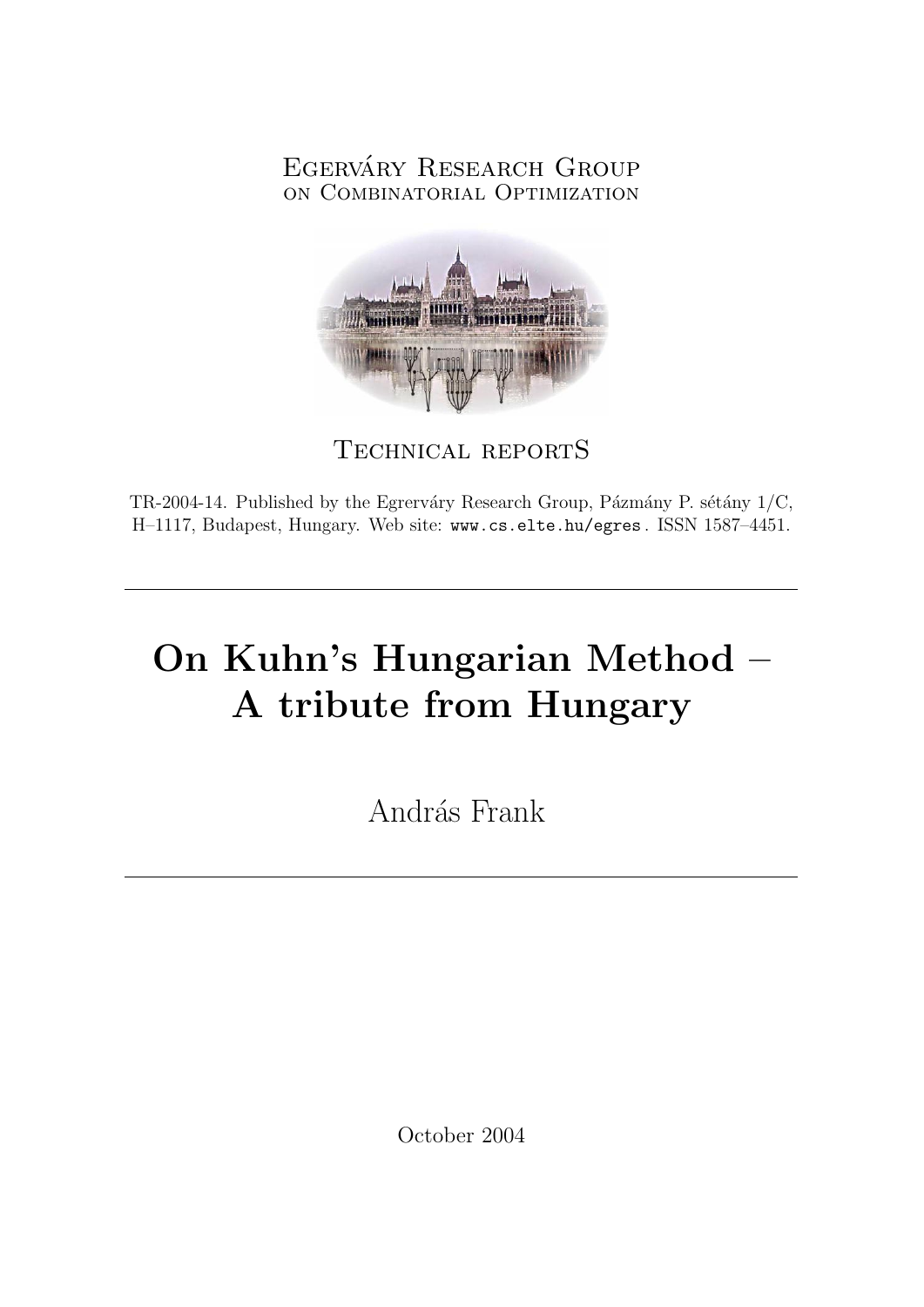# On Kuhn's Hungarian Method – A tribute from Hungary

#### András Frank\*

Harold W. Kuhn, in his celebrated paper entitled The Hungarian Method for the assignment problem, [Naval Research Logistic Quarterly, 2 (1955), pp. 83-97] described an algorithm for constructing a maximum weight perfect matching in a bipartite graph. In his delightful reminescences [\[18\]](#page-7-0), Kuhn explained how the works (from 1931) of two Hungarian mathematicians, D. Kőnig and E. Egerváry, had contributed to the invention of his algorithm, the reason why he named it the Hungarian Method. (For citations from Kuhn's account as well as for other invaluable historical notes on the subject, see A. Schrijver's monumental book [\[20\]](#page-7-1).)

In this note I wish to pay tribute to Professor H.W. Kuhn by exhibiting the exact ralationship between his Hungarian Method and the achievements of Kőnig and Egerváry, and by outlining the fundamental influence of his algorithm on Combinatorial Optimization where it became the prototype of a great number of algorithms in areas such as network flows, matroids, and matching theory. And finally, as a Hungarian, I would also like to illustrate that not only did Kuhn make use of ideas of Hungarian mathematicians, but his extremely elegant method has had a great impact on the work of a next generation of Hungarian researchers.

### 1 Relationships

A little technicality: though both Egerváry and Kuhn used matrix terminology, here I follow Kőnig by working with the equivalent bipartite graph formulation.

Let us start with a quotation from Kuhn's paper [\[17\]](#page-7-2): 'One interesting aspect of the algorithm is the fact that it is latent in the work of  $D$ . König and  $E$ . Egerváry that predates the birth of linear programming by more than 15 years (hence the name of Hungarian Method)'. But what is the exact relationship of the algorithm arising from Egerváry's proof technique and Kuhn's method? In a paper [\[11\]](#page-6-0), written in Hungarian, I exhibited in detail the achievements of Kőnig and Egerváry and Kuhn. The following section is an outline of some observations from [\[11\]](#page-6-0).

<sup>?</sup>Supported by the Hungarian National Foundation for Scientific Research, Grant Number OTKA T037547, and by European MCRTN ADONET, Grant Number 504438. Department of Operations Research, Eötvös University, Pázmány P. s. 1/c, Budapest, Hungary, H-1117 and Traffic Lab Ericsson Hungary, Laborc u.1, Budapest, Hungary H-1037. MTA-ELTE Egerváry Research Group. e-mail: frank@cs.elte.hu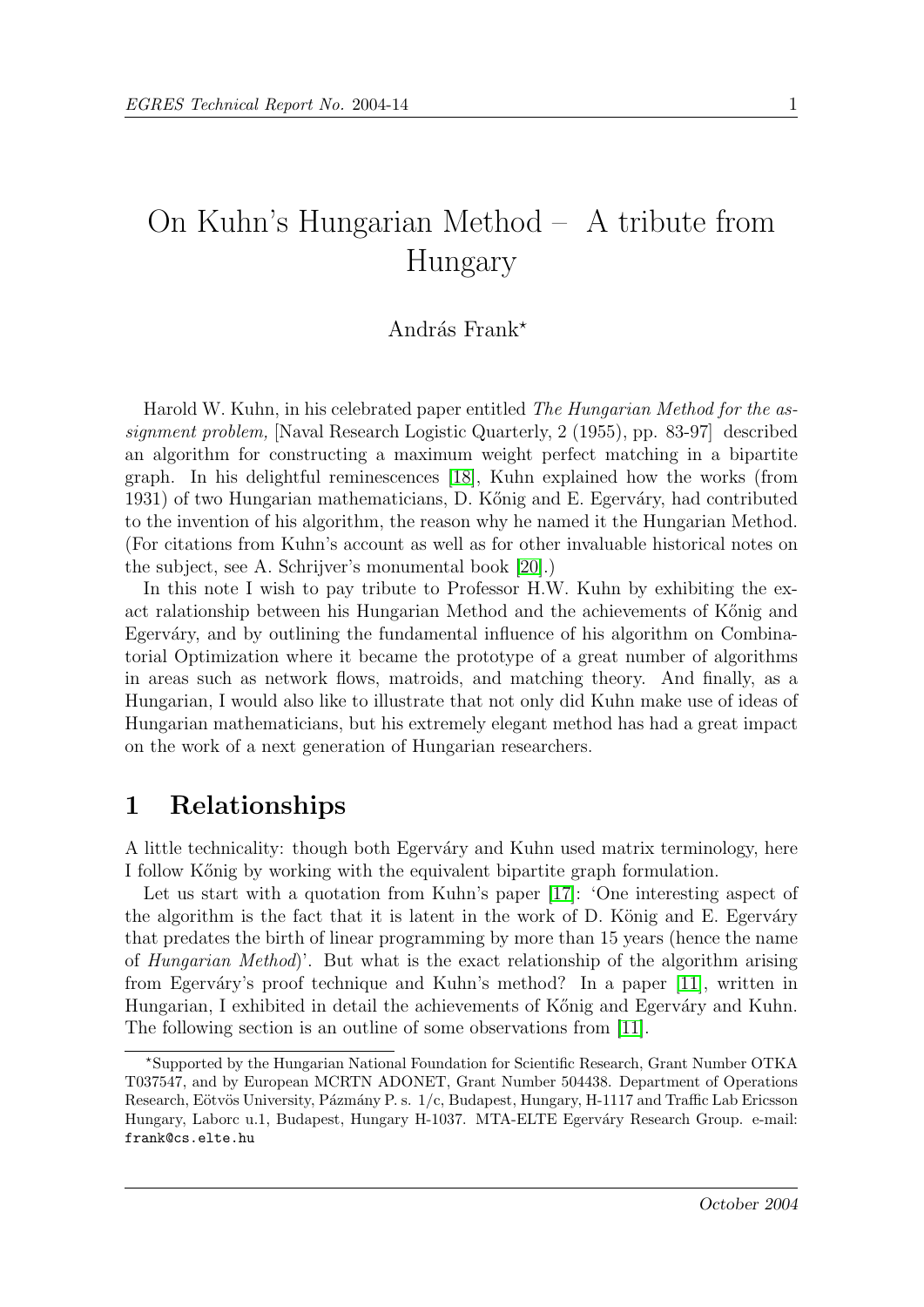#### 1.1 Kőnig's theorem and proof method

The starting point is K" is matching theorem.

**Theorem 1.1 (Kőnig).** In a bipartite graph  $G = (S, T; E)$ , the maximum cardinality  $\nu = \nu(G)$  of a matching is equal to the minimum number  $\tau = \tau(G)$  of nodes covering all the edges.

It is useful to restate the theorem in an equivalent form.

**Theorem 1.2.** In a bipartite graph  $G = (S, T; E)$ , the minimum number  $\mu = \mu(G, S)$ of elements of S exposed by a matching is equal to the maximum of the deficit  $h(X)$ over the subsets of S where  $h(X) := |X| - |\Gamma(X)|$  and  $\Gamma(X)$  denotes the set of elements of T having a neighbour in X. In particular, there is a matching covering S if and only if  $|\Gamma(X)| \geq |X|$  holds for every subset  $X \subseteq S$ .

The outline (in modern terms) of Kőnig's constructive proof for the non-trivial  $\nu \geq \tau$  direction is as follows. By starting with any matching M, orient the edges in M from T to S and all other edges from S to T. Let  $R<sub>S</sub>$  and  $R<sub>T</sub>$  denote the set of nodes of S and of T, respectively, exposed by M. Let Z denote the set of nodes of the resulting directed graph which can be reached from  $R<sub>S</sub>$  by a directed path. If  $R_T \cap Z \neq \emptyset$ , then we have a path P from  $R_S$  to  $R_T$  that alternates in M and then the symmetric difference of M and P is a matching  $M'$  with  $|M'| = |M| + 1$ . (Technically, one must simply reorient the edges of  $P$  in order to obtain the digraph corresponding to M'). If  $R_T \cap Z = \emptyset$ , then  $L := (T \cap Z) \cup (S - Z)$  is a set of nodes covering all edges and  $|M| = |L|$ . In the alternative version of Kőnig's theorem above,  $Z \cap S$  is a subset of S with maximum deficiency.

The following observation will be useful in estimating the efficiency of Egerváry's method. We call a subset  $X \subseteq S$  deficient if  $h(X) > 0$ . Let  $\mathcal{F} := \{X \subseteq S :$  $h(X) = \mu(G, S)$ , that is, F denotes the family of the subsets of S with maximum deficit. The members of  $\mathcal F$  are called **max-deficient** sets. It can be shown that  $\mathcal F$  is closed under union and intersection. Therefore, if  $\mathcal F$  is not empty, there is a unique smallest max-deficient set, and in the constructive proof of K"onig's theorem above, the max-deficient set  $Z \cap S$ , provided by the algorithm, itself is this unique smallest set.

#### 1.2 Egerváry's theorem and proof method

In 1931 Egerváry [\[6\]](#page-6-1) extended Kőnig's results to weighted bipartite matchings. His fundamental min-max result is as follows.

**Theorem 1.3.** Let  $G = (S, T; E)$  be a complete bipartite graph with  $|S| = |T|$  and let  $c: E \to \mathbb{Z}_+$  be a nonnegative integer-valued weight function. The maximum weight of a perfect matching of  $G$  is equal to the minimum weight of a nonnegative, integervalued, weighted-covering of c where a weighted-covering is a function  $\pi : S \cup T \to \mathbf{R}$ for which  $\pi(u) + \pi(v) \geq c(uv)$  for every edge  $uv \in E$  and the weight of  $\pi$  is defined to be  $\sum [\pi(v) : v \in S \cup T].$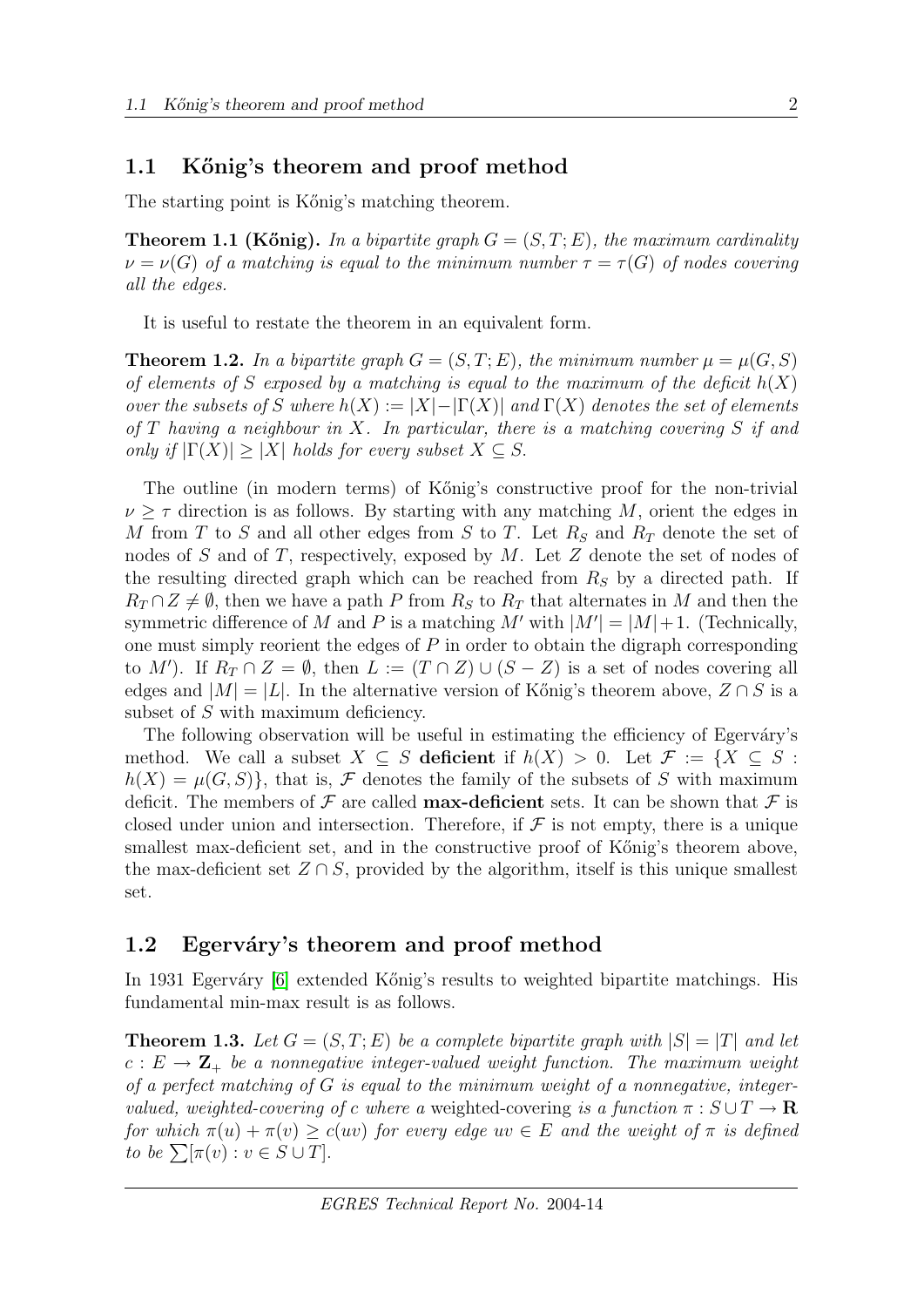This theorem seems to be the first appearence of the linear programming duality theorem for the case when the constraint matrix is the incidence matrix of a bipartite graph. The outline of Egerváry's proof is as follows. Let  $\pi$  be a nonnegative integervalued weighted-covering of c with minimum weight. If there is a perfect matching  $M$ in the subgraph  $G_\pi$  of tight edges, where an edge uv is called **tight** if  $\pi(u) + \pi(v) =$  $c(uv)$ , then M is a maximum weight perfect matching of G whose weigth is equal to the weight of  $\pi$ .

If there is no perfect matching in  $G_{\pi}$ , then Kőnig's theorem implies that there is a deficient set  $X \subseteq S$  in  $G_{\pi}$ . Increase the  $\pi$ -value of each node in  $\Gamma_{G_{\pi}}(X)$  by 1 and decrease the  $\pi$ -value of each node in X by 1. This way one obtains another weightedcovering  $\pi'$  of c whose weight is smaller than that of  $\pi$ . In case  $\pi'$  has negative (that is,  $-1$ ) values, increase the  $\pi'$ -values on the elements of S by 1 and decrease the  $\pi'$ -values on the elements of T by 1. Since G is complete bipartite and  $c \geq 0$ , the resulting  $\pi''$  is a nonnegative weighted-cover of c whose weight is smaller than that of  $\pi$ , in a contradiction with the minimum choice of  $\pi$ .

Egerváry noted that his theorem easily extends to rational weights (in the sense that the integrality of the weighted-covering is not required anymore), and, by continuity arguments, the theorem holds for real weight functions as well.

Egerváry, in his paper, did not speak on algorithms at all. But his proof above can easily be turned into an algorithm since it finds, starting with an arbitrary weightedcovering  $\pi$ , either a better weighted-covering or else a maximum weight perfect matching. A natural observation is that the revision of the current potential, as described in the proof above, may be done by  $\min{\pi(u) + \pi(v) - c(uv) : u \in X, v \in T - \Gamma_{G_\pi}(X)}$ , a value possibly larger than 1. Perhaps it is not unfair to call the algorithm described this way Egerváry's algorithm. This is clearly finite for integer or rational  $c$ . A. Jüttner [\[15\]](#page-7-3), however, observed that Egerváry's algorithm in this generic form is not polynomial for integer-valued  $c$  and not necessarily finite for real-valued  $c$ , even if max-deficient sets are used throughout the run of the algorithm for the revision of the current  $\pi$ . It should be noted, however, that by appropriately specifying the choice of the deficient sets used for revising the current  $\pi$ , the algorithm can be made strongly polynommial. Namely, this is the case if the unique smallest max-deficient set is used throughout. This was proved in [\[11\]](#page-6-0) directly but I am almost sure that a proof had appeared earlier in the literature. As mentioned above, the deficient set found by Kőnig's algorithm is the unique smallest max-deficient set. Therefore, the specific version of Egerváry's algorithm, when the deficient set found by Kőnig's alternating path technique, rather than just taking an arbitrary deficient set, is strongly polynomial.

This situation is analogous to the well-known case of maximum flows: for integer or rational capacities the max-flow min-cut algorithm of L.R. Ford and D.R. Fulkerson is finite though not polynomial, while for real capacities it is not even finite. On the other hand, if a shortest augmenting path is used at every augmentation step, which is actually automatic when breadth-first-search is applied to find an augmenting path, then the algorithm is strongly polynomial, as was proved by J. Edmonds and R.M. Karp [\[5\]](#page-6-2) and by E.A. Dinits [\[1\]](#page-6-3). We stress however that in the maximum weight matching problem as well as in the maximum flow problem the proof of strong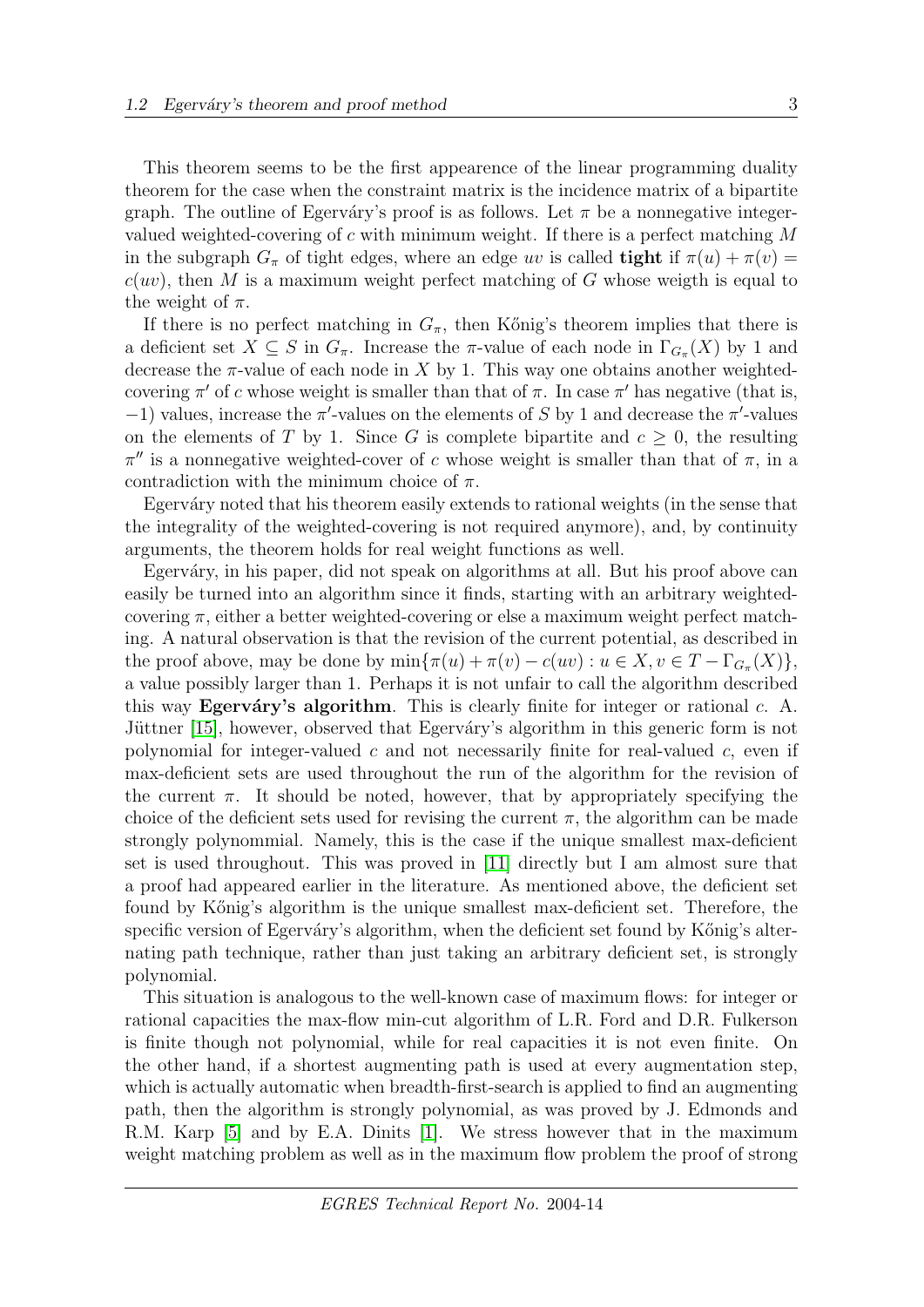polynomiality is not at all trivial and certainly needs some work.

#### 1.3 Kuhn's Hungarian Method

In light of Egerváry's proof technique, let us see the novelty of Kuhn's Hungarian Method. Egerváry used Kőnig's theorem as a black box or subroutine, and therefore the algorithm read off from his proof is not polynomial. The striking advantage of Kuhn's algorithm is that it is strongly polynomial, moreover this immediately follows from the description of the algorithm. The main idea of Kuhn's algorithm is that the two separate parts in Egerváry's proof (computing a deficient set and revising the current  $\pi$ ) are combined into one.

In a general step, Kuhn's algorithm also has a weighted-covering  $\pi$  and considers the subgraph  $G_{\pi}$  of tight edges (on node set  $S \cup T$ ). Let M be a matching in  $G_{\pi}$ . Orient the elements of M from T to S while all other edges of  $G_{\pi}$  from S to T. Let  $R_S \subseteq S$  and  $R_T \subseteq T$  denote the set of nodes exposed by M in S and in T, respectively. Let Z denote the set of nodes reachable in the resulting digraph from  $R<sub>S</sub>$  by a directed path (that can be computed by a breadth-first search, for example).

If  $R_T \cap Z$  is non-empty, then we have obtained a path P consisting of tight edges that alternates in M. The symmetric difference of P and M is a matching  $M'$  of  $G_\pi$ consisting of one more edge than M does. The procedure is then iterated with this M'. If  $R_T \cap Z$  is empty, then revise  $\pi$  as follows. Let  $\Delta := \min\{\pi(u) + \pi(v) - c(uv) :$  $u \in Z \cap S, v \in T - Z$ . Decrease (increase, respectively) the  $\pi$ -value of the elements of  $S \cap Z$  (of  $T \cap Z$ , resp.) by  $\Delta$ . The resulting  $\pi'$  is also a weighted-covering. Construct the subgraph of  $G_{\pi'}$  and iterate the procedure with  $\pi'$  and with the unchanged M.

The wonderful thing is that Kuhn's algorithm can be seen with no effort to be strongly polynomial. Indeed, observe first that there may be at most  $|S|$  cases of matching augmentation. Second, in a phase when the current matching  $M$  is unchanged, the set of nodes reachable from  $R<sub>S</sub>$  in  $G<sub>\pi</sub>$  is properly included in the set of nodes reachable from  $R_S$  in  $G_{\pi'}$ . Hence, this situation may occur at most |S| times, that is, after at most  $|S|$  consecutive changes of the weighted-covering, a matching augmentation must follow. Since a breadth-first-search needs  $O(|E|)$  steps, the overall complexity of Kuhn's Hungarian Method may be bounded by  $O(|E||S|^2)$ .

At that time, complexity consideration was not an issue beyond finiteness and therefore it is not surprising that Kuhn was content with proving the finiteness of his algorithm. We stress that the foregoing proof of strong polynomiality is basically automatic.

#### 2 Influence

The main merit of Kuhn's Hungarian Method is that in the past half a century it has became the starting point of a fast developing area of efficient combinatorial algorithms, now called Combinatorial Optimization. Its seminal ideas, developed originally for the weighted bipartite matching problem (that is, the assignment problem) have been applied by L.R. Ford and D.R. Fulkerson to the transportation problem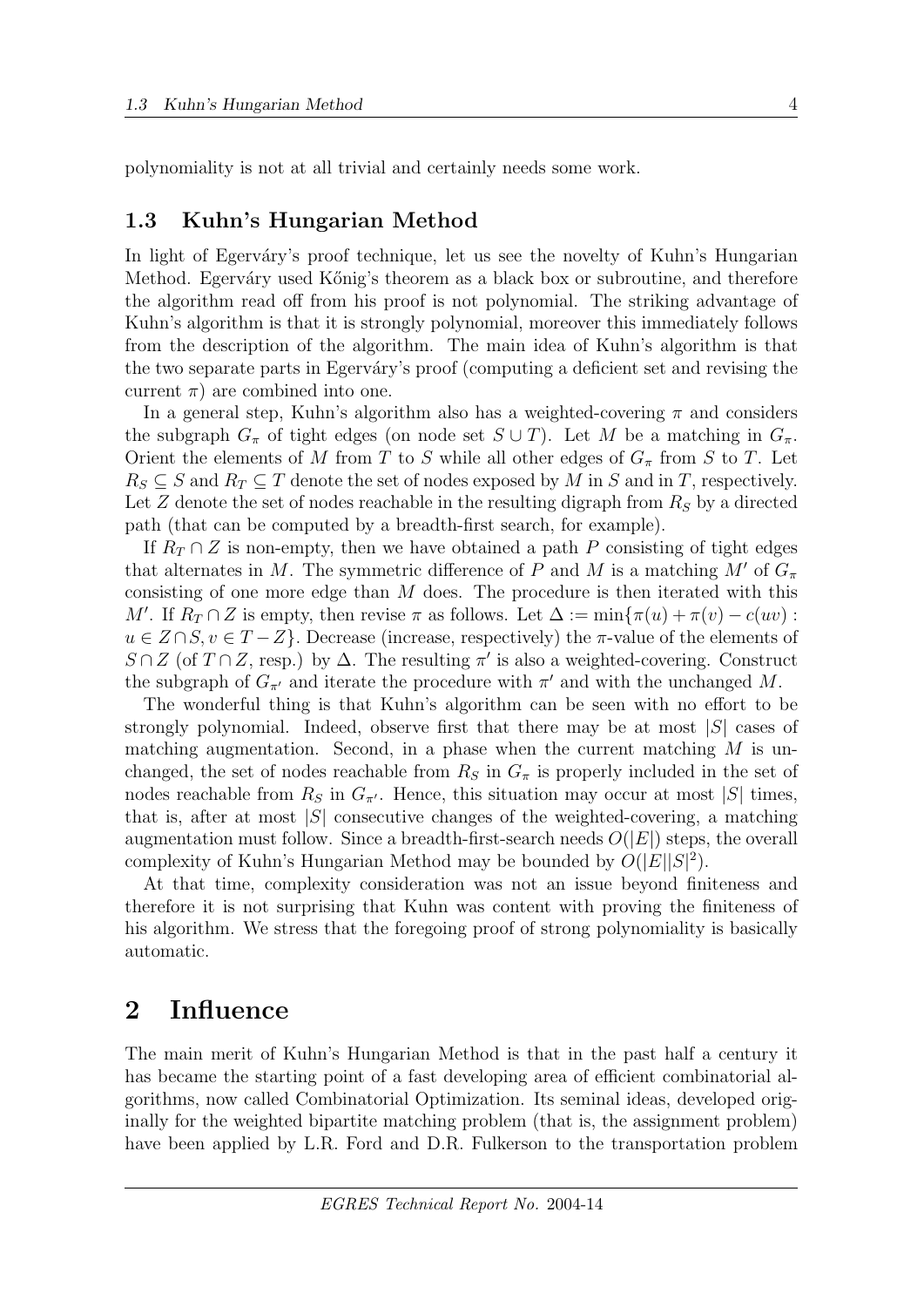and, more generally, to minimum cost flows, as well (see, in [\[7\]](#page-6-4)). In all of these cases, as A.J. Hoffman and J.B. Kruskal [\[14\]](#page-6-5) discovered, the integrality of the optimal solutions is due to the total unimodularity of the underlying constraint matrix: the incidence matrix of a bipartite graph or a digraph. In 1965, J. Edmonds [\[2\]](#page-6-6) was able to generalize the approach of the Hungarian Method to non-bipartite matchings, as well, a much more complex situation where the constraint matrix is not totally unimodular. Edmonds' weighted matroid intersection algorithm [\[3\]](#page-6-7) was another fundamental breakthrough of similar vein where the spirit of the Hungarian Method was used and extended.

Harold Kuhn could use ideas of Hungarian mathematicians. A next generation of Hungarian researchers, in turn, highly profited from his method and achieved important results in Combinatorial Optimization. For example, E. Tardos [\[22\]](#page-7-4) was the first ´ to construct a strongly polynomial algorithm for the minimum cost circulation prob-lem. A. Sebő [\[21\]](#page-7-5) found fundamental structural results on edge-weighted undirected graphs with no negative cycles. L. Lovász's deep theory on matroid parity  $[19]$  was also affected by the Hungarian Method.

Finally, I would like to make some personal remarks. The Hungarian Method caught my heart and imagination very early. I have been teaching it in regular courses for decades, and I am still fascinated at every occasion by its clean elegance and beauty. The method has had a great impact on my research, too. For example, [\[9\]](#page-6-8) describes a weighted matroid intersection algorithm that may be considered as a straight extension of the original algorithm of Kuhn because, instead of working with dual variables assigned to subsets of the ground-set, as earlier matroid intersection algorithms did, it uses only node-numbers, just as Kuhn's algorithm does. The same idea could be carried over in [\[10\]](#page-6-9) to submodular flows, a wonderfully general and flexible framework, due to J. Edmonds and R. Giles [\[4\]](#page-6-10). The theoretical and practical efficiency and the wide range of applicability of the Hungarian Method are only one side of its far-reaching effect. Another one is that the method is an effective proof technique. For example, the version of Kuhn's Hungarian Method developed by Ford and Fulkerson (see, in [\[7\]](#page-6-4)) for solving the min-cost flow problem could be used in [\[8\]](#page-6-11) to prove a common generalization of a theorem of C. Greene [\[12\]](#page-6-12) and a theorem of C. Greene and D. Kleitman [\[13\]](#page-6-13) on maximum chain and antichain families of a partially ordered set. These theorems are deep generalizations of Dilworth's classical chain-covering theorem. Based on ideas of the Hungarian Method, one can compute a maximum cardinality subset of a poset that is the union of  $k$  chains (or  $k$  antichains).

In 2001, encouraged by these precedents, young and senior researchers in Budapest, the city of Kőnig and Egerváry, felt obliged to establish the Egerváry Research Group, supported by the Hungarian Academy of Sciences. (For its homepage, see 'http://www.cs.elte.hu/egres'). Our main goal has been to work on combinatorial algorithms and structures in the spirit of Kuhn's Hungarian Method and of the min-max theorems of Kőnig and Egerváry.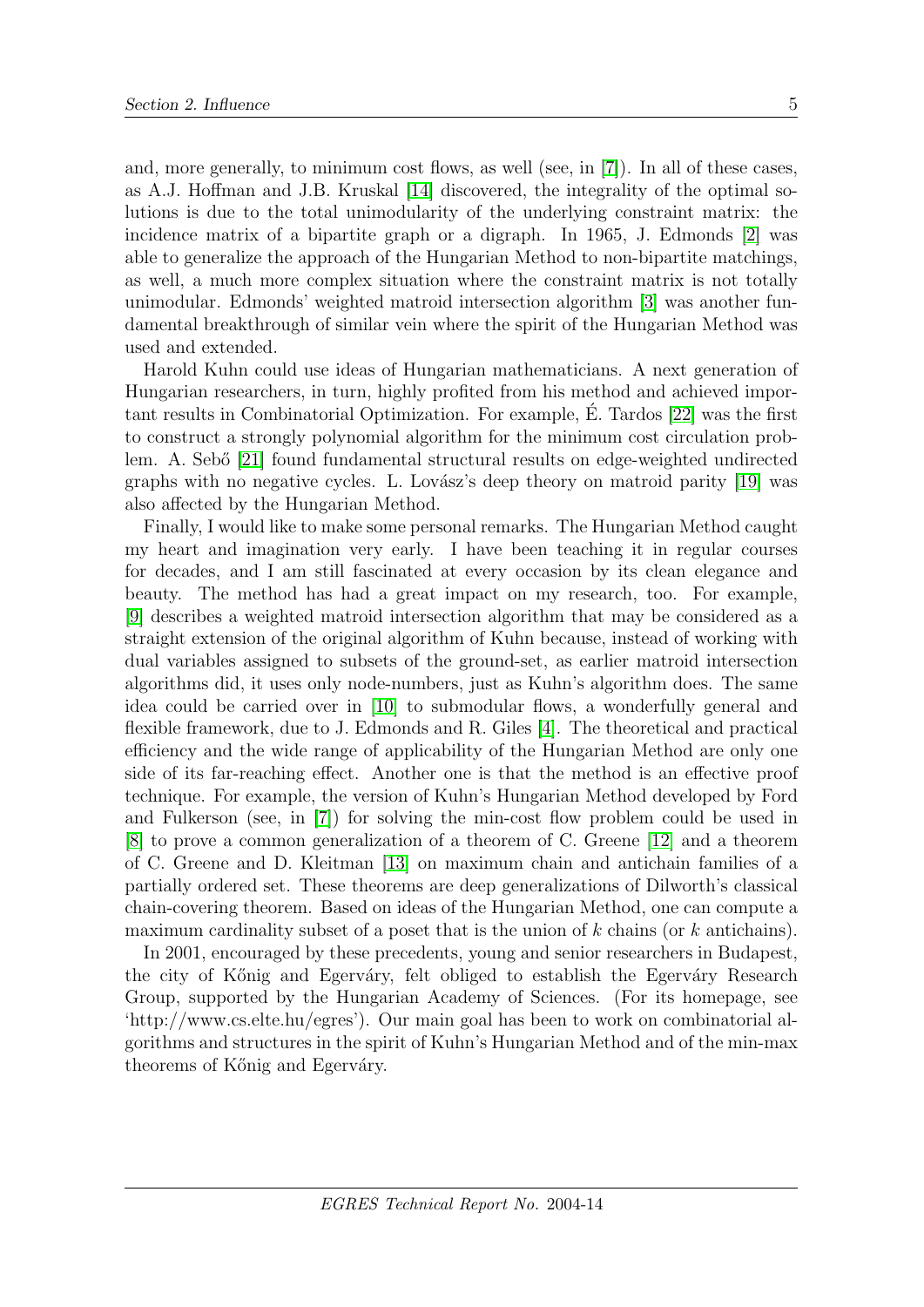# References

- <span id="page-6-3"></span>[1] E.A. Dinits, Algoritm resheniya zadachi o maksimal'nom potoke v seti so steppenoi ostenkoi [Russian], Doklady Akademii Nauk SSSR, 194 (1970) 754-757. [English translation: Algorithm for solution on a problem on maximum flow in a network with power estimation, Soviet Mathematics Doclady, 11 (1970) 1277-1280.
- <span id="page-6-6"></span>[2] J. Edmonds, Maximum matching and a polyhedron with 0 − 1 vertices, Journal of Research of the National Bureau of Standards, (B) 69 (1965), 125-130.
- <span id="page-6-7"></span>[3] J. Edmonds, Matroid intersection, Annals of Discrete Mathematics, 4 (1979) 39-49.
- <span id="page-6-10"></span>[4] J. Edmonds and R. Giles, A min-max relation for submodular functions on graphs, Annals of Discrete Mathematics, 1 (1977) 185-204.
- <span id="page-6-2"></span>[5] J. Edmonds and R.M. Karp, Theoretical improvements in algorithmic efficiency for network flow problems, J. ACM, 19 (1972) 248-264.
- <span id="page-6-1"></span>[6] Egerváry Jenő [=Eugene], *Matrixok kombinatorius tulajdonságairól*, [in Hungarian: On combinatorial properties of matrices Matematikai és Fizikai Lapok, 38 (1931) 16-28.
- <span id="page-6-4"></span>[7] L.R. Ford and D.R. Fulkerson, Flows in Networks, Princeton Univ. Press, Princeton NJ., 1962.
- <span id="page-6-11"></span>[8] A. Frank, On chain and antichain families of a partially ordered set, J. Combinatorial Theory, (B) 29, 2 (1980) 176-184.
- <span id="page-6-8"></span>[9] A. Frank, A weighted matroid intersection algorithm, J. Algorithms, 2 (1981) 328-336.
- <span id="page-6-9"></span>[10] A. Frank, An algorithm for submodular functions on graphs, Annals of Discrete Mathematics, 16 (1982) 97-120.
- <span id="page-6-0"></span>[11] Frank A. A Magyar Módszer és általánosításai, [in Hungarian: The Hungarian] Method and its extensions] Szigma, XXXIII, 1-2 (2002) 13-44.
- <span id="page-6-12"></span>[12] C. Greene, Some partitions associated with a partially ordered set, J. Combinatorial Theory, (A) 20 (1976) 69-79.
- <span id="page-6-13"></span>[13] C. Greene and D. Kleitman, The structure of Sperner k-families, J. Combinatorial Theory, (A) 20 (1976) 41-68.
- <span id="page-6-5"></span>[14] A.J. Hoffman and J.B. Kruskal, Integral boundary points of convex polyhedra, in: Linear Inequalities and Related Systems, Annals of Mathematics Study, 38 (1956) 223-346, Princeton University Press.